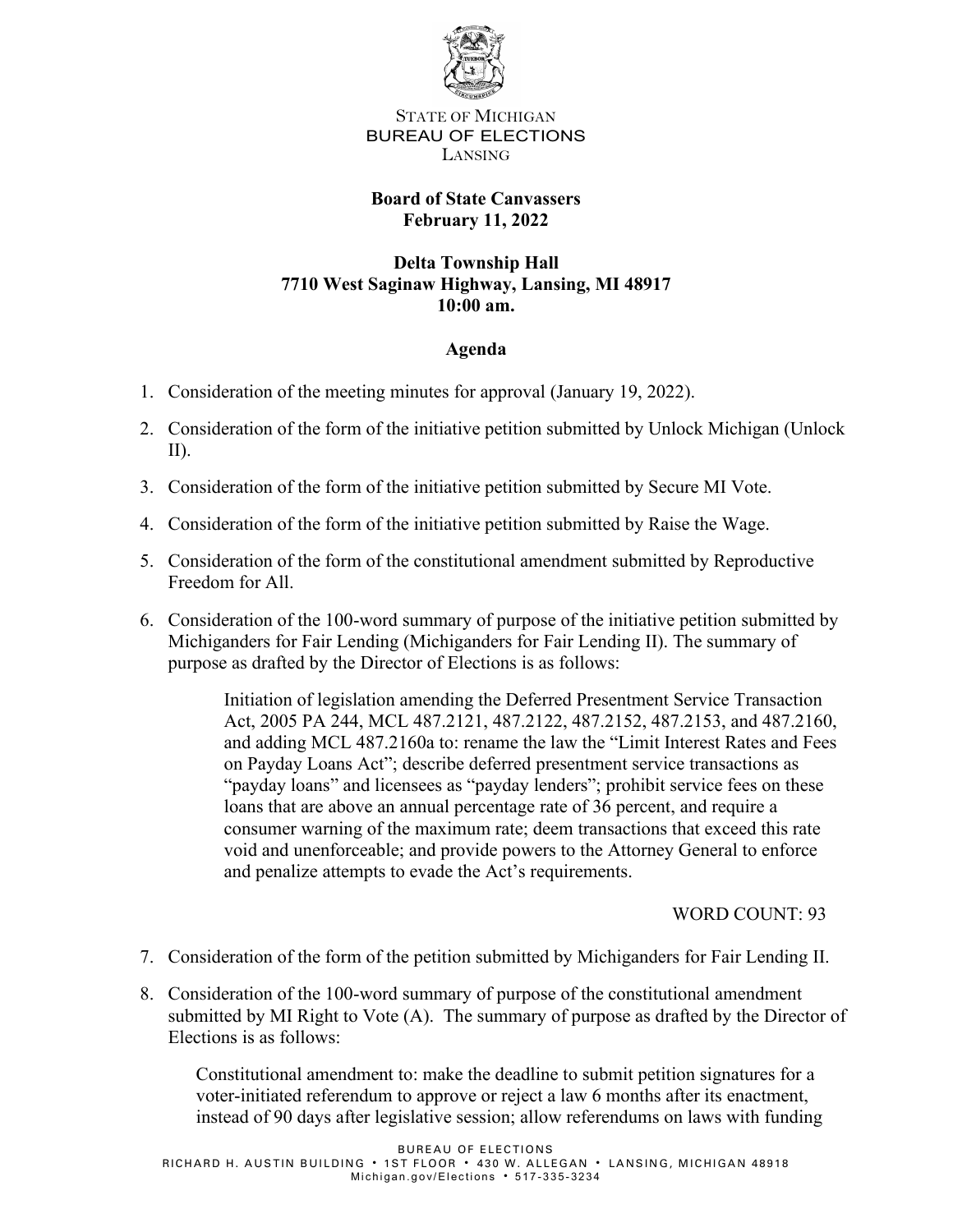appropriations; require petition signatures for voter-initiated laws be submitted 120 days before election day; require that petition signatures for voter-initiated laws and referendums be counted, on a statewide basis, 60 days before election day, and be determined valid if gathered within 2 years of filing; eliminate legislature's power to approve voter-initiated law without governor's ability to veto; require 3/4 vote for legislature to reenact laws rejected by referendums.

#### WORD COUNT: 100

- 9. Consideration of the form of the petition submitted by MI Right to Vote (A).
- 10. Consideration of the 100-word summary of purpose of the constitutional amendment submitted by MI Right to Vote (B). The summary of purpose as drafted by the Director of Elections is as follows:

Constitutional amendment to: establish fundamental right to vote; require 2 weekends of in-person absentee voting; require absentee-ballot drop boxes; provide voters right to receive absentee-ballot applications without requesting them; require absentee applications and ballots be accepted without postage; provide voter right to show identity with photo ID or signature; allow officials to begin counting absentee ballots 7 days before election day; prohibit laws imposing undue burden on voting, laws banning donations to fund elections; laws requiring ID to vote absentee or social-security number to register, laws allowing recording of voters, and laws discriminating against election challengers; require legislature to fund elections.

#### WORD COUNT: 99

- 11. Consideration of the form of the petition submitted by MI Right to Vote (B).
- 12. Consideration of the 100-word summary of purpose of the constitutional amendment submitted by Promote the Vote 2022. The summary of purpose as drafted by the Director of Elections is as follows:

Constitutional amendment to: provide fundamental right to vote without unreasonable burden; require military or overseas ballots be counted if postmarked by election day; provide voter right to show identity with photo ID or signed statement; provide voter right to single application to vote absentee in all elections; require state-funded postage for absentee applications and ballots; require state-funded absentee-ballot drop boxes; provide that only election officials may conduct post-election audits; require 9 days of early in-person voting; allow donations to fund elections, which must be disclosed; require canvass boards to certify election results based only on the records of votes cast.

#### WORD COUNT: 99

13. Consideration of the form of the petition submitted by Promote the Vote 2022.